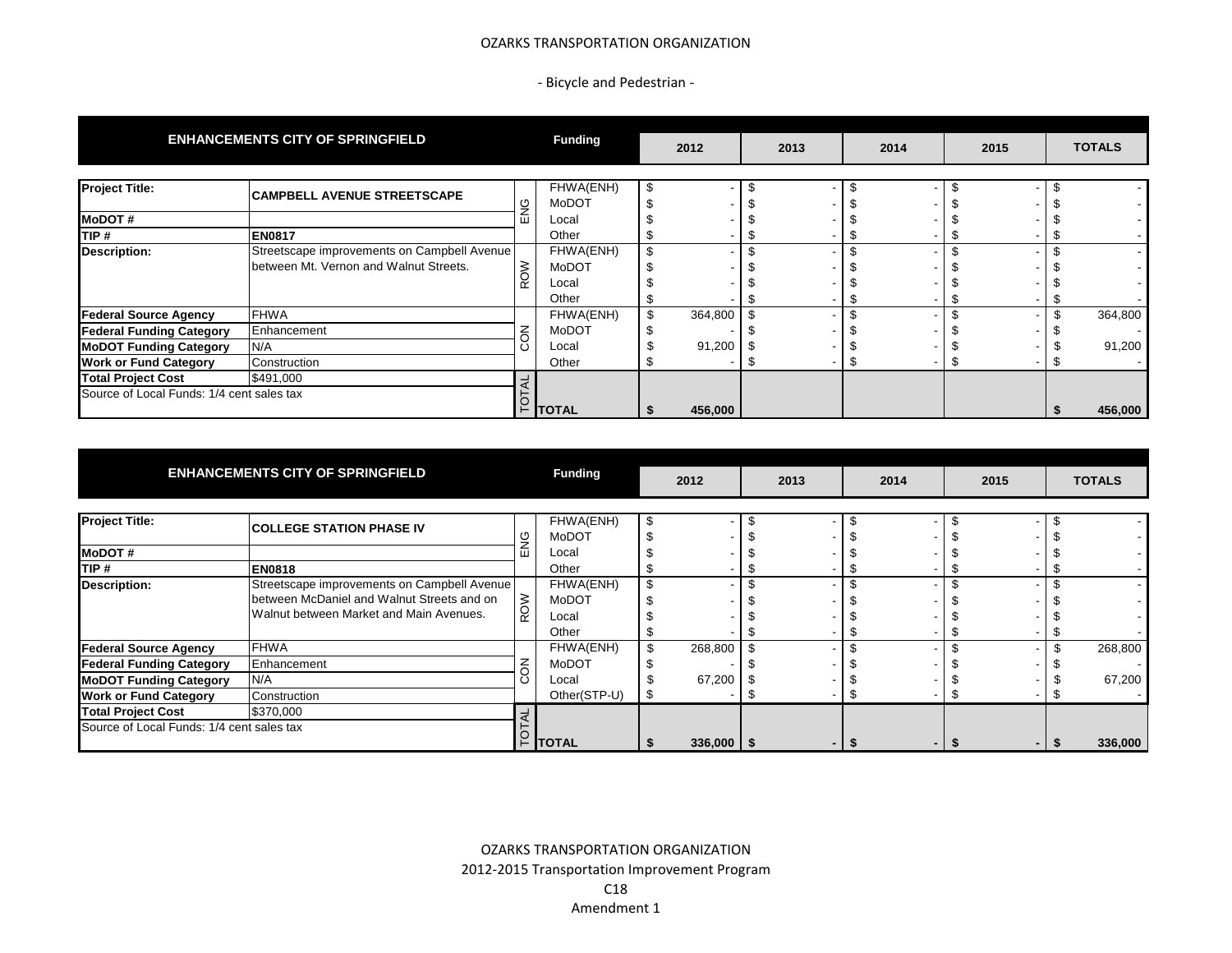## OZARKS TRANSPORTATION ORGANIZATION

- Bicycle and Pedestrian -

|                                           | <b>ENHANCEMENTS CITY OF SPRINGFIELD</b>      |  | <b>Funding</b> | 2012           | 2013 |  | 2014 |     | 2015 |  | <b>TOTALS</b> |
|-------------------------------------------|----------------------------------------------|--|----------------|----------------|------|--|------|-----|------|--|---------------|
| <b>Project Title:</b>                     | <b>BOONVILLE AVENUE STREETSCAPE PHASE</b>    |  | FHWA(ENH)      |                |      |  |      |     |      |  |               |
|                                           | ιv                                           |  | MoDOT          |                |      |  |      |     |      |  |               |
| <b>MoDOT#</b>                             |                                              |  | Local          |                |      |  |      |     |      |  |               |
| TIP#                                      | <b>EN0808</b>                                |  | Other          |                |      |  |      |     |      |  |               |
| <b>Description:</b>                       | Streetscape improvements on Boonville Avenue |  | FHWA(ENH)      |                |      |  |      |     |      |  |               |
|                                           | from Chestnut Expressway to Tampa Street.    |  | MoDOT          |                |      |  |      |     |      |  |               |
|                                           |                                              |  | Local          |                |      |  |      |     |      |  |               |
|                                           |                                              |  | Other          |                |      |  |      |     |      |  |               |
| <b>Federal Source Agency</b>              | <b>FHWA</b>                                  |  | FHWA(ENH)      | 489,600        |      |  |      |     |      |  | 489,600       |
| <b>Federal Funding Category</b>           | Enhancement                                  |  | MoDOT          |                |      |  |      |     |      |  |               |
| <b>MoDOT Funding Category</b>             | N/A                                          |  | Local          | 122,400        |      |  |      |     |      |  | 122,400       |
| <b>Work or Fund Category</b>              | Construction                                 |  | Other          |                |      |  |      |     |      |  |               |
| <b>Total Project Cost</b>                 | \$682,000                                    |  |                |                |      |  |      |     |      |  |               |
| Source of Local Funds: 1/4 cent sales tax |                                              |  | Η TOTAL        | $612,000$   \$ |      |  |      | . . |      |  | 612,000       |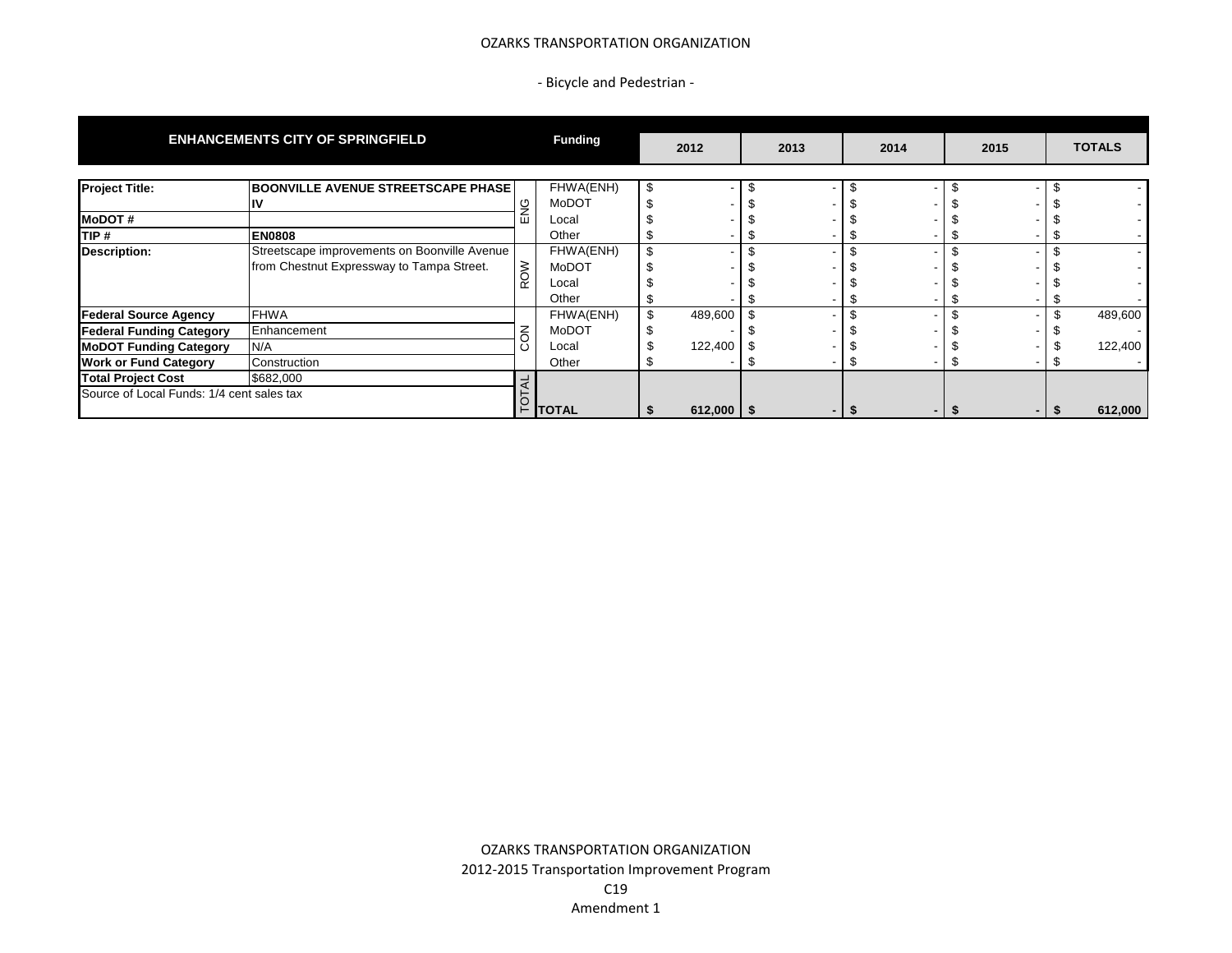# **FINANCIAL SUMMARY**

- Bicycle and Pedestrian -

#### **YEARLY SUMMARY FY2012**

| .<br><b>PROJECT</b> |    |             |             | <b>Federal Funding Source</b> |                          |               |            |                          | <b>MoDOT</b> |              | Local       | Other        |    | <b>TOTAL</b> |
|---------------------|----|-------------|-------------|-------------------------------|--------------------------|---------------|------------|--------------------------|--------------|--------------|-------------|--------------|----|--------------|
|                     |    | Enhancement | <b>SRTS</b> | <b>RTP</b>                    |                          | STP-U         | <b>STP</b> |                          |              |              |             |              |    |              |
| <b>EN0707</b>       |    | 227,916     |             |                               |                          |               |            |                          |              | \$           | 65,584      |              |    | 293,500      |
| <b>EN0808</b>       | \$ | 489,600     |             |                               |                          |               |            |                          |              | $\mathbf{s}$ | 122,400     |              |    | 612,000      |
| <b>EN0817</b>       |    | 364,800     |             |                               |                          |               |            |                          |              | $\mathbf{s}$ | 91,200      |              |    | 456,000      |
| <b>EN0818</b>       |    | 268,800     |             |                               |                          |               |            |                          |              | $\mathbf{s}$ | 67,200      |              |    | 336,000      |
| EN1002              |    |             |             |                               | \$                       | 50,000        |            |                          |              | \$           | 12,500      |              |    | 62,500       |
| EN1101              |    |             |             |                               |                          |               |            |                          | 3,000        |              |             |              |    | 3,000        |
| EN1102              |    |             |             |                               |                          |               |            |                          | 502,000      |              |             |              |    | 502,000      |
| EN1104              |    |             |             |                               | \$                       | 8,000         |            |                          |              | \$           | 2,000       |              |    | 10,000       |
| EN1105              |    |             |             |                               | \$                       | 1,920         |            |                          |              | \$           | 480         |              |    | 2,400        |
| EN1108              | \$ | 147,232     |             |                               |                          |               |            |                          |              | \$           | 36,808      |              |    | 184,040      |
| EN1109              | \$ | 353,395     |             |                               |                          |               |            |                          |              | \$           | 88,349      |              |    | 441,744      |
| EN1110              | \$ | 256,000     |             |                               |                          |               |            |                          |              | \$           | 58,720 \$   | 5,280        |    | 320,000      |
| <b>EN1111</b>       | \$ | 200,000     |             |                               |                          |               |            |                          |              | \$           | 47,500      | -\$<br>2,500 |    | 250,000      |
| EN1112              | \$ | 219,840     |             |                               |                          |               |            |                          |              | \$           | 130,160     |              |    | 350,000      |
| <b>EN1113</b>       | \$ | 216,000     |             |                               |                          |               |            |                          |              | \$           | 54,000      |              |    | 270,000      |
| EN1114              |    | 199,967     |             |                               |                          |               |            |                          |              |              | $24,992$ \$ | 25,000       |    | 249,959      |
| <b>TOTAL</b>        | £. |             |             | <sup>\$</sup><br>- 1          | $\mathfrak{L}$<br>$\sim$ | $59,920$ \ \$ |            | $\mathfrak{L}$<br>$\sim$ | 505,000      | \$           |             | 32,780       | S. | 4,343,143    |

# **FY2013**

| <b>PROJECT</b> |                    |         |             |  | <b>Federal Funding Source</b> |              |  | MoDO <sub>1</sub> | Local   | Other   | <b>TOTAL</b> |          |
|----------------|--------------------|---------|-------------|--|-------------------------------|--------------|--|-------------------|---------|---------|--------------|----------|
|                | <b>Enhancement</b> |         | <b>SRTS</b> |  | <b>RTF</b>                    | <b>STP-U</b> |  | <b>STP</b>        |         |         |              |          |
| <b>EN1101</b>  |                    | 543.444 |             |  |                               |              |  |                   | 252.383 | 222,583 |              |          |
| <b>TOTAL</b>   |                    | 543,444 |             |  |                               |              |  |                   | 252.383 | 222,583 |              | ,018,410 |

## **FY2014**

| <b>PROJECT</b> |             | Federal     | . .<br>l Fundina Source |       |                 | <b>MoDOT</b> | ∟ocal | Other | <b>TOTAL</b> |
|----------------|-------------|-------------|-------------------------|-------|-----------------|--------------|-------|-------|--------------|
|                | Enhancement | <b>SRTS</b> | <b>RTF</b>              | STP-U | <b>STE</b><br>ິ |              |       |       |              |
| None           |             |             |                         |       |                 |              |       |       |              |
| <b>TOTAL</b>   |             |             |                         |       |                 |              |       |       |              |

## **FY2015**

| <b>IPROJECT</b> |             | Federal     | <b>I Funding Source</b> |              |                   | <b>MoDOT</b> | Local | Othe | <b>TOTAL</b> |
|-----------------|-------------|-------------|-------------------------|--------------|-------------------|--------------|-------|------|--------------|
|                 | Enhancement | <b>SRTS</b> | <b>RTF</b>              | <b>STP-U</b> | <b>STD</b><br>əii |              |       |      |              |
| EN1102          | 401.600     |             |                         |              |                   | (401.600)    |       |      |              |
| <b>TOTAL</b>    | 401,600     |             |                         |              |                   | (401,600)    |       |      |              |

|                |             |           |             | <b>Federal Funding Source</b> |              |            | <b>MoDOT</b> | Local     | Other  | <b>TOTAL</b> |
|----------------|-------------|-----------|-------------|-------------------------------|--------------|------------|--------------|-----------|--------|--------------|
|                | Enhancement |           | <b>SRTS</b> | <b>RTF</b>                    | <b>STP-U</b> | <b>STP</b> |              |           |        |              |
| <b>TOTAL</b>   |             |           |             |                               |              |            |              |           |        |              |
| <b>PROGRAM</b> |             | 3,486,994 |             |                               | 59,920.00    |            | 355,783      | 1,024,476 | 32,780 | 4,959,953    |